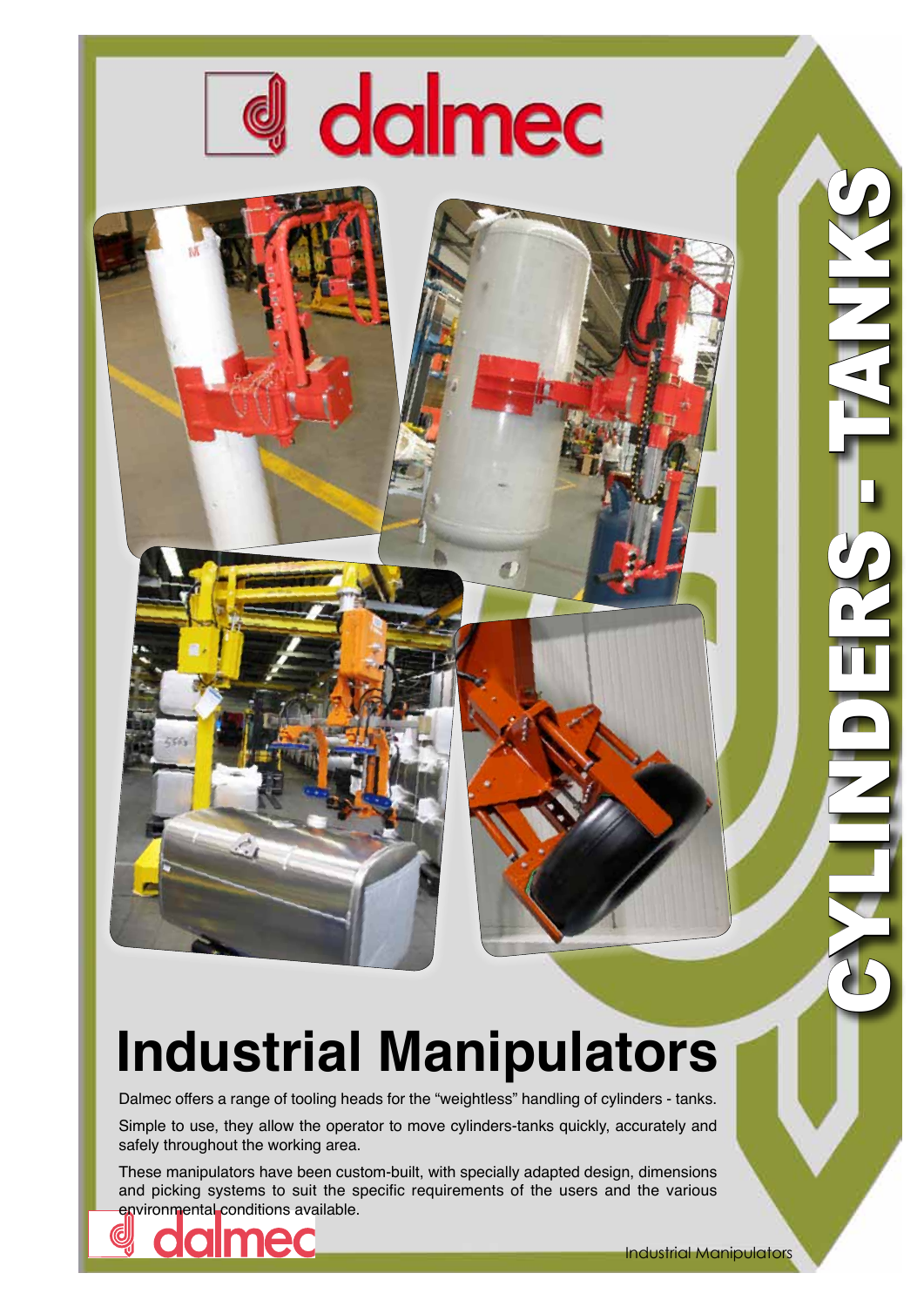





tooling (Venturi) for gripping and manual rotation of boilers.

Manipulator with suction cups tooling (Venturi) for gripping and inclination of tanks.



Manipulator with suction cups tooling (Venturi) for gripping and handling of tanks.

0834317 **1036834** 

Manipulator with pneumatic tooling for gripping, 90° pneumatic inclination and 180° manual overturning of cylinders of different dimensions.

Industrial Manipulators

d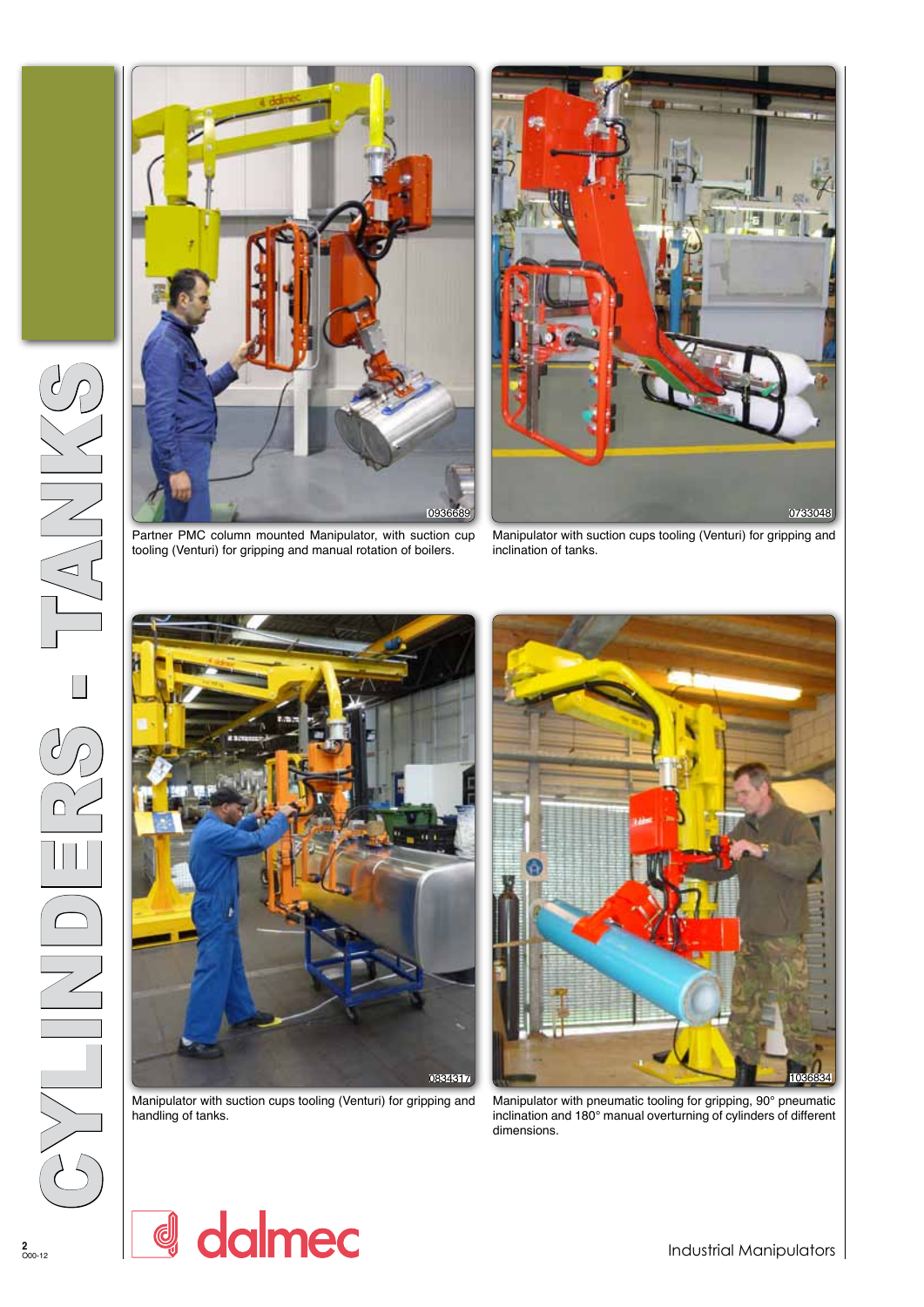

Manipulator with adjustable suction cups tooling (Venturi) for gripping and handling tanks.



Manipulator with pneumatic tooling for gripping and inclination of cylinders having different dimensions.





Manipulator with suction cup tooling (Venturi) for gripping and releasing the LPG tanks into the car.



Manipulator with hooks tooling for gripping one or two cylinders.